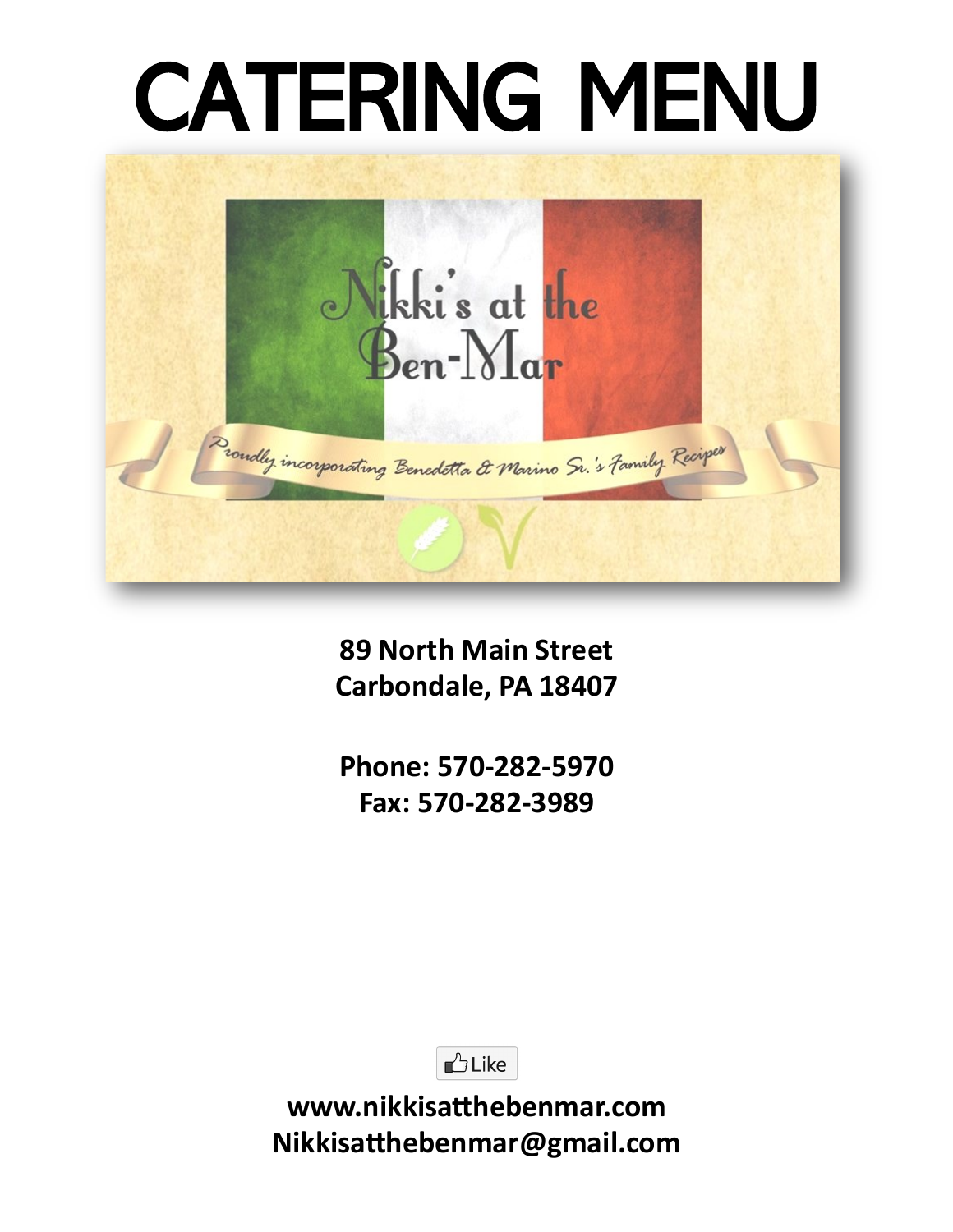### Thank you for considering **Nikki's at The Ben-Mar** for your upcoming event…

We work closely with our clients to help you create and craft your event, from beginning to end. We will walk you through each step of the process assisting you with menu selection, food service, and even décor! Worry about nothing, while we help implement your vision. Our main goals are to ensure that what we prepare matches the client's expectations, demands and tastes. In essence, our catering menu reflects the focused, intimate and client-friendly approach that we bring to every event. If you have any questions or would like to view our facilities, feel free to call or stop by.

#### In-House Private Dining Room **\* Monday' and Sunday are available for private event bookings** *only (up to 120 guests)*

 **NUOVA ROOM**—Our private back dining room with panorama picture windows-a warm atmosphere for your special occasion accommodating a minimum of 10 guests and up to 60\*

\* Upon confirmation a minimum deposit of \$75 is required. Payment in full is due upon completion of the event. Private room is available upon request \*Room Rental Fee may apply depending on date/time of event. 6% Sale tax and 20% Gratuity applies.

\*All parties are required to provide a final unmet minimum at least 3 days prior to the event. \* (An unmet minimum is a minimum number of people guaranteed to attend and be paid for by the party. This ensures that we do not lose money on the event by over providing food. If the final number of people exceeds the unmet minimum, the party will be charged for the exact number of guests in attendance.)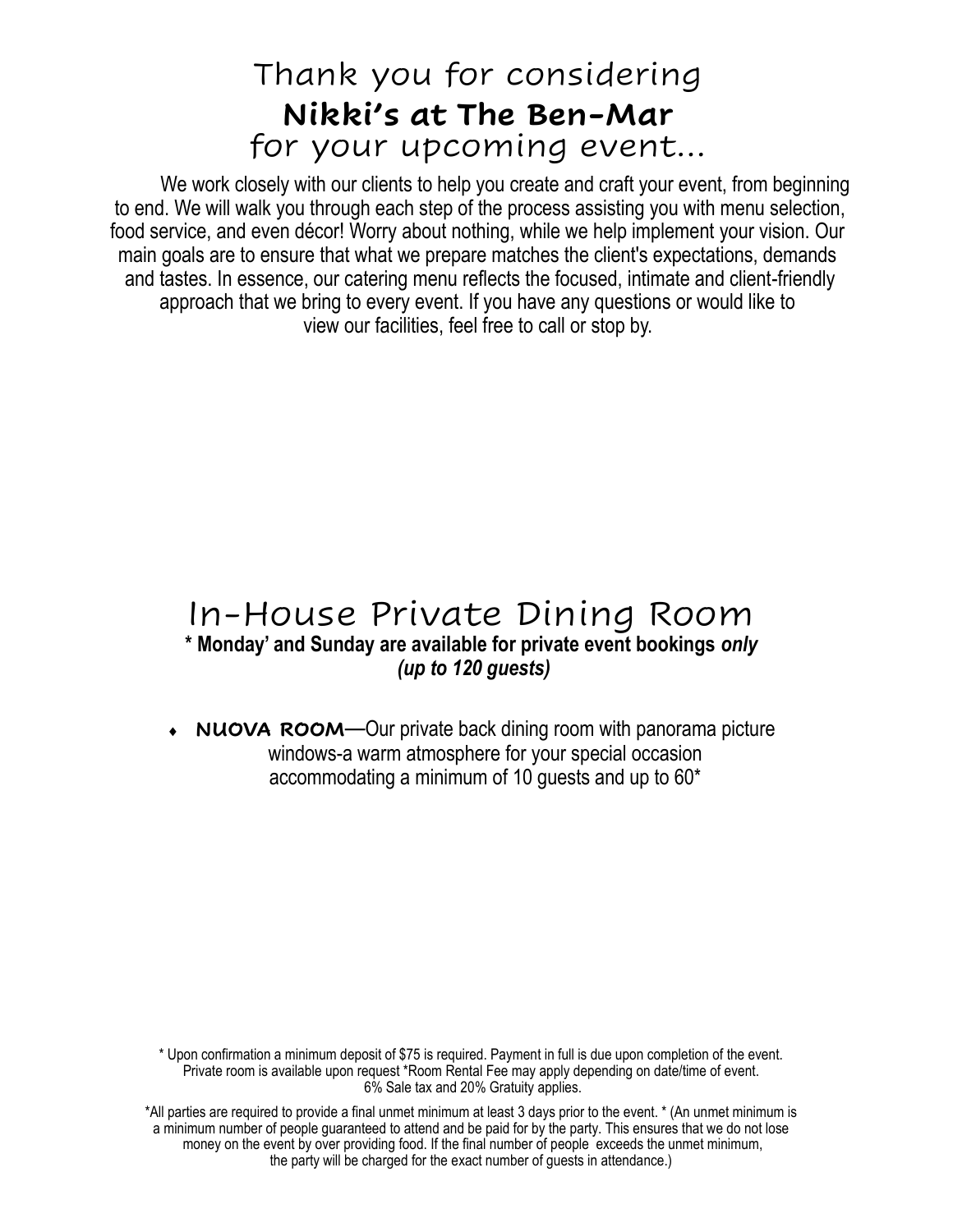### **Buffet Style**  Dinners

In-House Dining or Take Out/Delivery Available

#### **SIGNATURE BUFFET**

Penne in Tomato or Vodka Sauce, Meatballs, Hot Italian Sausage with peppers and onions, Choice of Chicken: Breaded, Marsala, Francaise, or Butter and Garlic, Antipasto, Dinner Rolls, and Coffee, Tea, or Soda—23.95\*/person

#### **ITALIAN FESTIVAL BUFFET**

Penne in Marinara or Vodka Sauce, Meatballs, Hot Italian Sausage with peppers and onions, Choice of Chicken: Breaded, Marsala, Francaise, or Butter and Garlic, Prime Rib of Beef, Italian Style Potatoes, Steamed Carrots, Cauliflower, and Broccoli, Mixed Greens Salad, Dinner Rolls, and Coffee, Tea, or Soda—33.95\*/person

#### **PASTA BAR BUFFET**

Penne with tomato sauce, Linguine with white or red clam sauce, Penne with vodka sauce, Fettuccine alfredo Mixed Greens Salad, Dinner Rolls, and coffee, tea, or soda—21.95\*/person \*Add buffet meatballs (2/person) +1.50/person \*Add buffet sausage w/ peppers & onions (3/person) +1.50/person

#### **BBQ BUFFET**

Barbecue baked  $1/2$  chicken, pulled pork, baby back beef ribs, roasted red potatoes, baked beans, corn on the cob, tossed salad, potato salad, coleslaw, dinner rolls, and coffee, tea, or soda —26.95\*/person

#### **AMERICAN BUFFET**

Roast turkey with pan gravy, sliced roast beef with pan gravy, broiled cod loin with lemon butter, choice of mashed potatoes or roasted red potatoes, choice of steamed veggies: broccoli, carrots, green beans or mixed vegetables, Mixed Greens Salad, Dinner Rolls, and coffee, tea, or soda —23.95\*/person

#### **DESSERTS**

Add a dessert to your buffet selection for only +3/person: Rice Pudding, Cannolis, Lemon Lush, or Cookie tray

\*prices subject to change/market price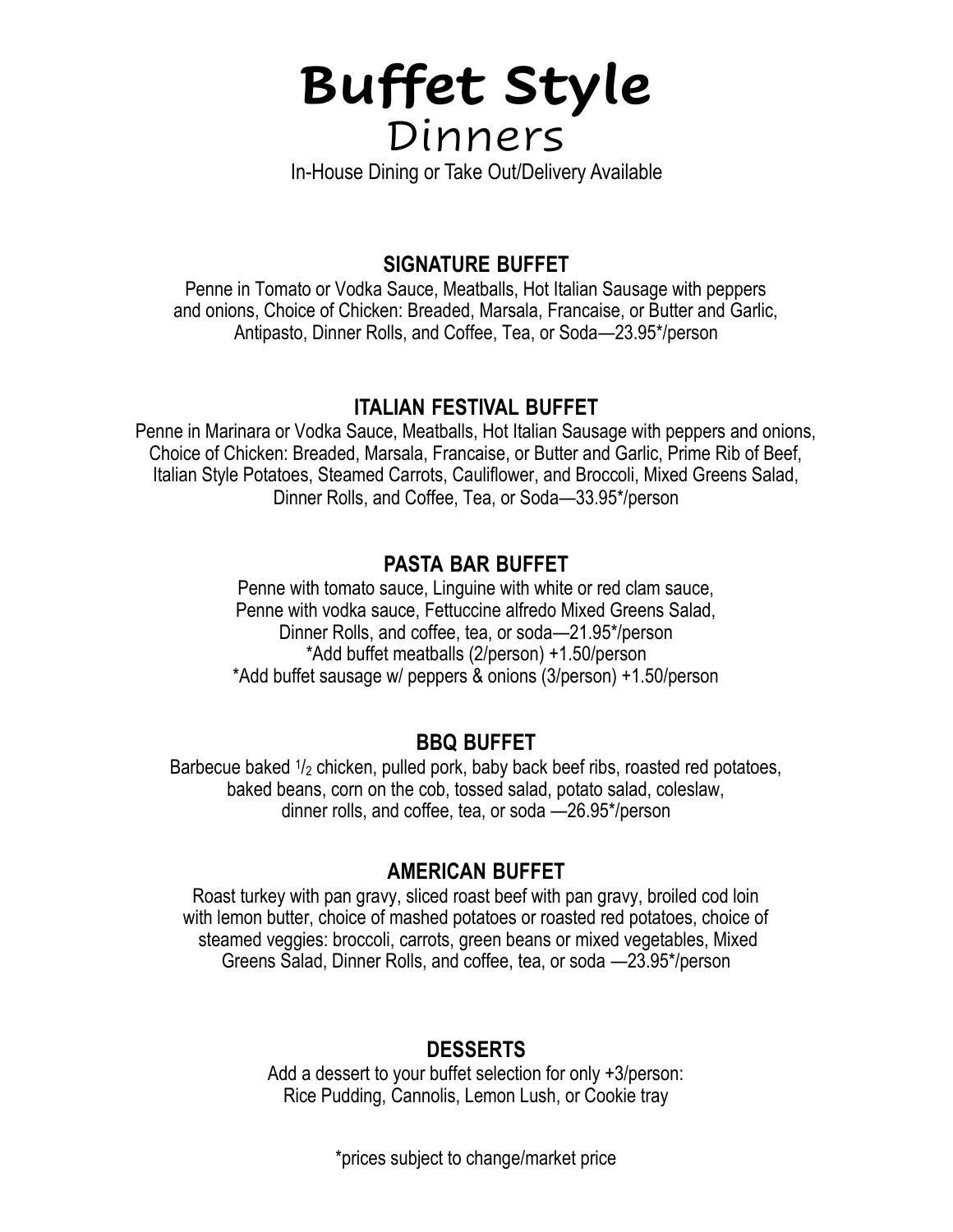

#### **BRUNCH BUFFET**

Italian Frittata, Scrambled eggs, Ham, Bacon, Sweet Sausage, Penne in Tomato Sauce, Meatballs, Choice of Chicken: Breaded, Marsala, Francaise, or Butter and Garlic Fresh fruit, Dinner Rolls, and Coffee, Tea, or Soda—21.95\*/person

#### **BREAKFAST BUFFET**

Scrambled eggs, Italian Frittata, Ham, Bacon, Sweet Sausage, Home Fries, Homemade Cinnamon French Toast, Coffee, Tea, or Orange Juice—19.95\*/person

### **Specialty Take-Out** Lunch Buffets

Take Out/Delivery Available

#### **AMERICAN GRILLED LUNCH**

Hamburgers, Hot dogs, Baked beans, homemade coleslaw, Potato Salad, Macaroni Salad, all condiments —16.95\*/person \*Add coffee, tea, soda +3/person

#### **BBQ LUNCH**

BBQ Grilled Chicken Breast, Pulled Pork, Baked Beans, Corn on the cob, Potato salad, Macaroni salad —16.95\*/person \*Add coffee, tea, soda +3/person

#### **ITALIAN LUNCH**

Hand breaded tenders (4 per person), Buffet style Meatballs (3 per person), penne with tomato sauce, Mixed Greens Salad, and Dinner rolls — 16.95\*/person \*Add coffee, tea, soda +3/person

### **+DESSERTS**

Add a dessert to your selection for only +3/person: Rice Pudding, Cannolis, Lemon Lush, or Cookie tray

\*prices subject to change/market price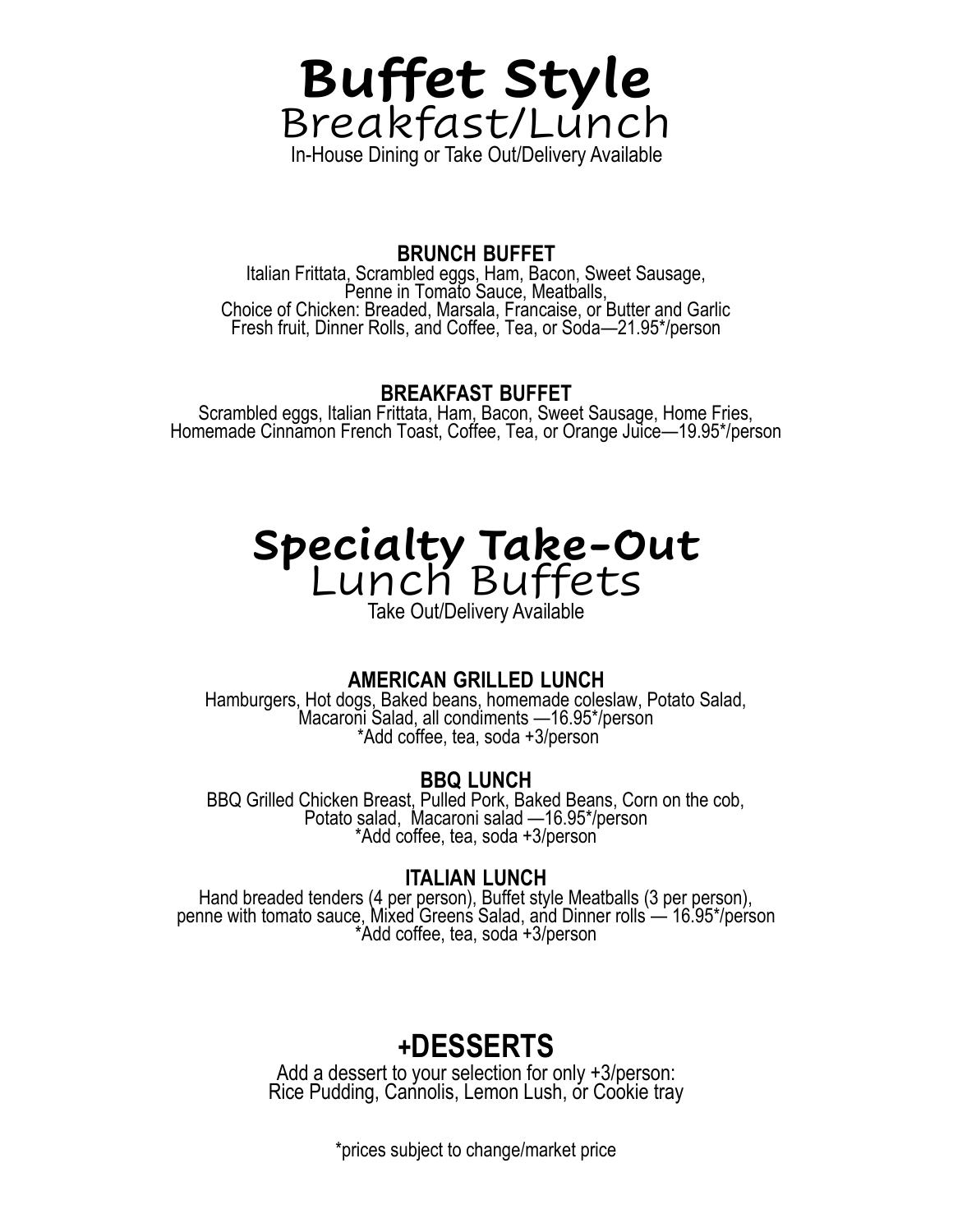# **Sit-Down Dining**

#### **SIT DOWN BREAKFAST**

Scrambled eggs, Ham, Home Fries, Danishes and rolls, Coffee, Tea, or Orange Juice—15.95\*/person

#### **CLASSIC SIT-DOWN**

Served with House Side Salad with Italian Dressing and Dinner Rolls

#### **Choose Any Three:**

Stuffed Chicken Breast Top Round Beef Traditional Roasted Turkey with Stuffing and Cranberry Sauce Broiled Cod with Lemon Butter Sauce Chicken Francaise Chicken Parmigiano **Choice of Sides**:

Baked or Mashed Potato, or Side of Pasta, and side of vegetable: Italian Green Beans with Tomatoes, Buttered Baby Carrots, or Broccoli **Dessert**:

Choice of Rice Pudding or Ice Cream **Beverage**: Coffee, Tea, or Soda —24.95\*/person

#### **PREMIERE SIT-DOWN**

Served with Italian Wedding Soup, a House Side Salad with Italian dressing, and Dinner Rolls

#### **Choose Any Three**:

Chicken Marsala Chicken Rosemarino Chicken Parmigiano 12oz Delmonico Steak 10oz Prime Rib with Au Jus Broiled Haddock

#### **Choice of Sides**:

Baked or Mashed Potato, or Side of Pasta, and side of vegetable: Italian Green Beans with Tomatoes, Buttered Baby Carrots, or Broccoli

#### **Dessert**:

Choice of Rice Pudding, Lemon Lush, or Cannolis

#### **Beverage**:

Coffee, Tea, or Soda —34.95\*/person

\*prices subject to change/market price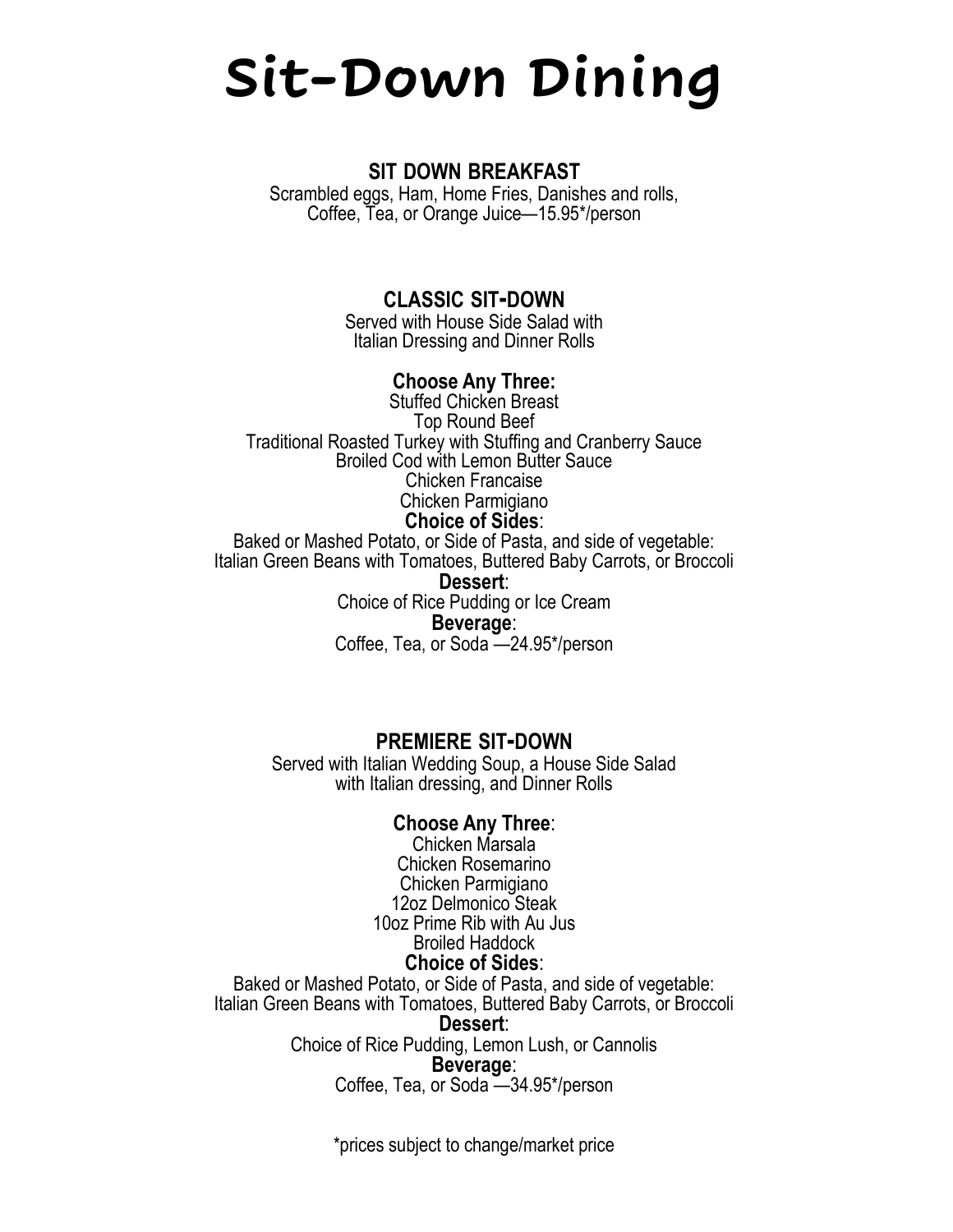# **Specialty items**

#### **HALF PAN ENTREES (SERVES 8-12)**

|                                                       | $35*$ |
|-------------------------------------------------------|-------|
| Penne Margarita (prosciutto, mushrooms, alfredo)40*   |       |
|                                                       |       |
| Chicken (about 50 tenders) Butter and Garlic60*       |       |
|                                                       |       |
|                                                       |       |
| Meatballs (around 25, in tomato sauce or fried)35*    |       |
| Homemade Chicken Tenders Strips (about 30 pieces) 45* |       |
| Vegetables: Italian Green Beans and tomatoes,         |       |
| Glazed Carrots, Broccoli, or California Medley35*     |       |
|                                                       |       |

#### **PLATTERS AND HORS D' OEUVRES**

| COLD CUT PLATTER: ham, turkey, roast beef, American cheese, and pickles (serves 15-20)55*          |  |
|----------------------------------------------------------------------------------------------------|--|
| cHEESE AND CRACKER PLATTER: an assortment of crackers and Italian cheeses (serves 20-30)55*        |  |
| <b>FRESH VEGETABLE PLATTER:</b> Raw assortment of Broccoli, Cauliflower, Carrots (serves 20-30)55* |  |
| and Celery served with a side of homemade creamy garlic dressing (serves 20-30)55*                 |  |
| STUFFED MUSHROOMS: homemade button stuffed with your choice of sausage or crab2.95*/ea.            |  |
|                                                                                                    |  |
|                                                                                                    |  |

#### **HALF PAN SALADS**

**GARDEN SALAD:** mixed greens, onion, tomato, carrot, and a pint of our Italian dressing…………..25\* **CAESAR SALAD:** romaine lettuce, shaved parmesan cheese, croutons, and Caesar dressing…….25\* **ANTIPASTO:** mixed greens, salami, sopressata, pepperoni, provolone cheese, Kalamata…………40\* olives, red onions, hot peppers, and a pint of Italian dressing

#### **SOUPS BY THE QUART/GALLON**

Italian Wedding……….11\*/Q or 40\*/G Kale and Sausage……11/\*Q or 42\*/G Pasta Fagioli………….11\*/Q or 32\*/G

#### **ADDITIONS**

| Homemade Creamy Garlic, Italian, or Balsamic Dressing5*/pint or 9.50*/quart |  |
|-----------------------------------------------------------------------------|--|
|                                                                             |  |
|                                                                             |  |

If you have any special requests for items not listed, please give us a call, and we would be happy to accommodate you! \*prices subject to change/market price